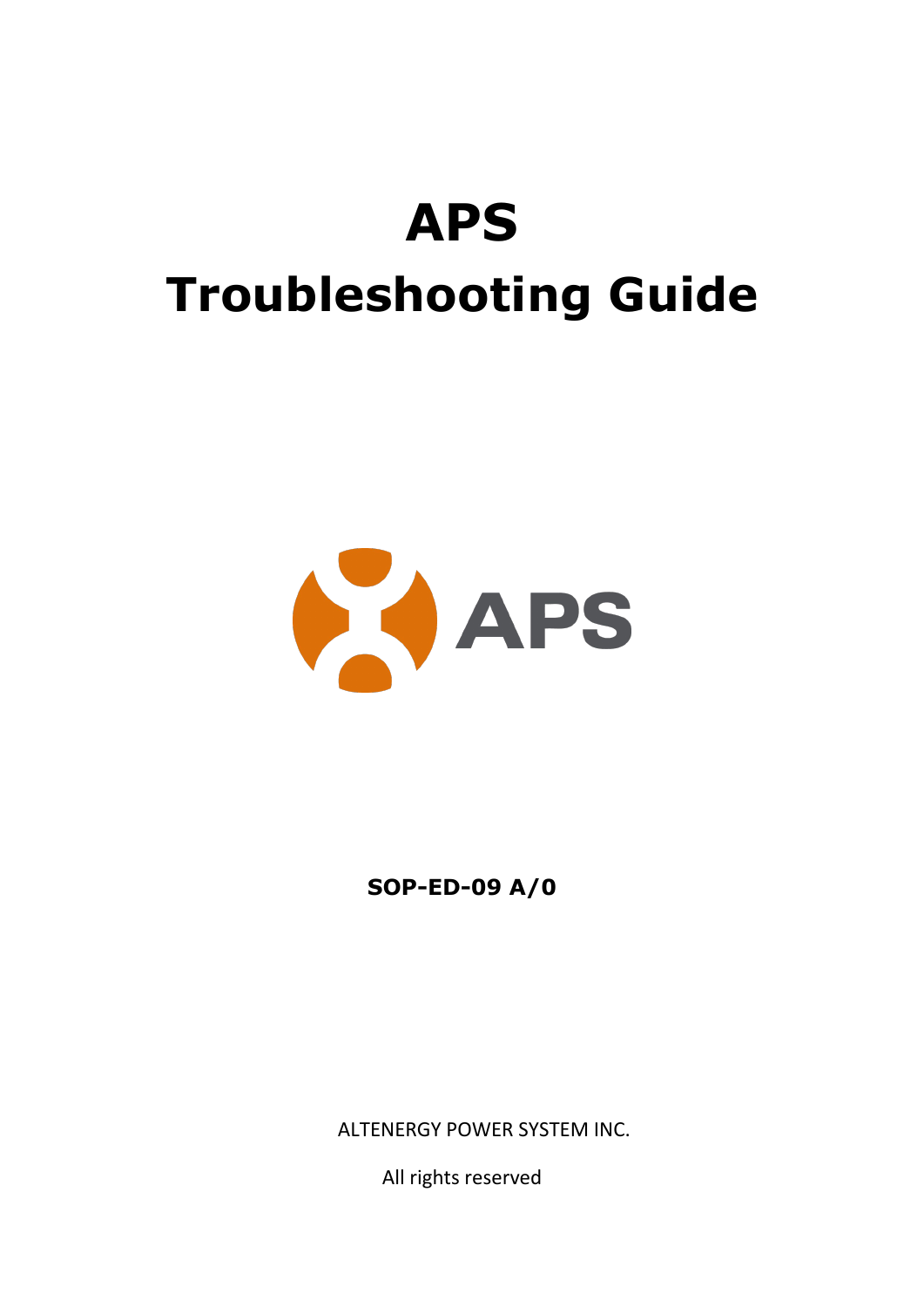

# **Contact Information**

ALTENERGY POWER SYSTEM Inc. 1 Yatai Road, Jiaxing, PR China 314050 Phone: +86-21-68889199 Fax: +86-21-33928752

[www.APSmicroinverter.com](http://www.apsmicroinverter.com/)

APSmicroinverter.com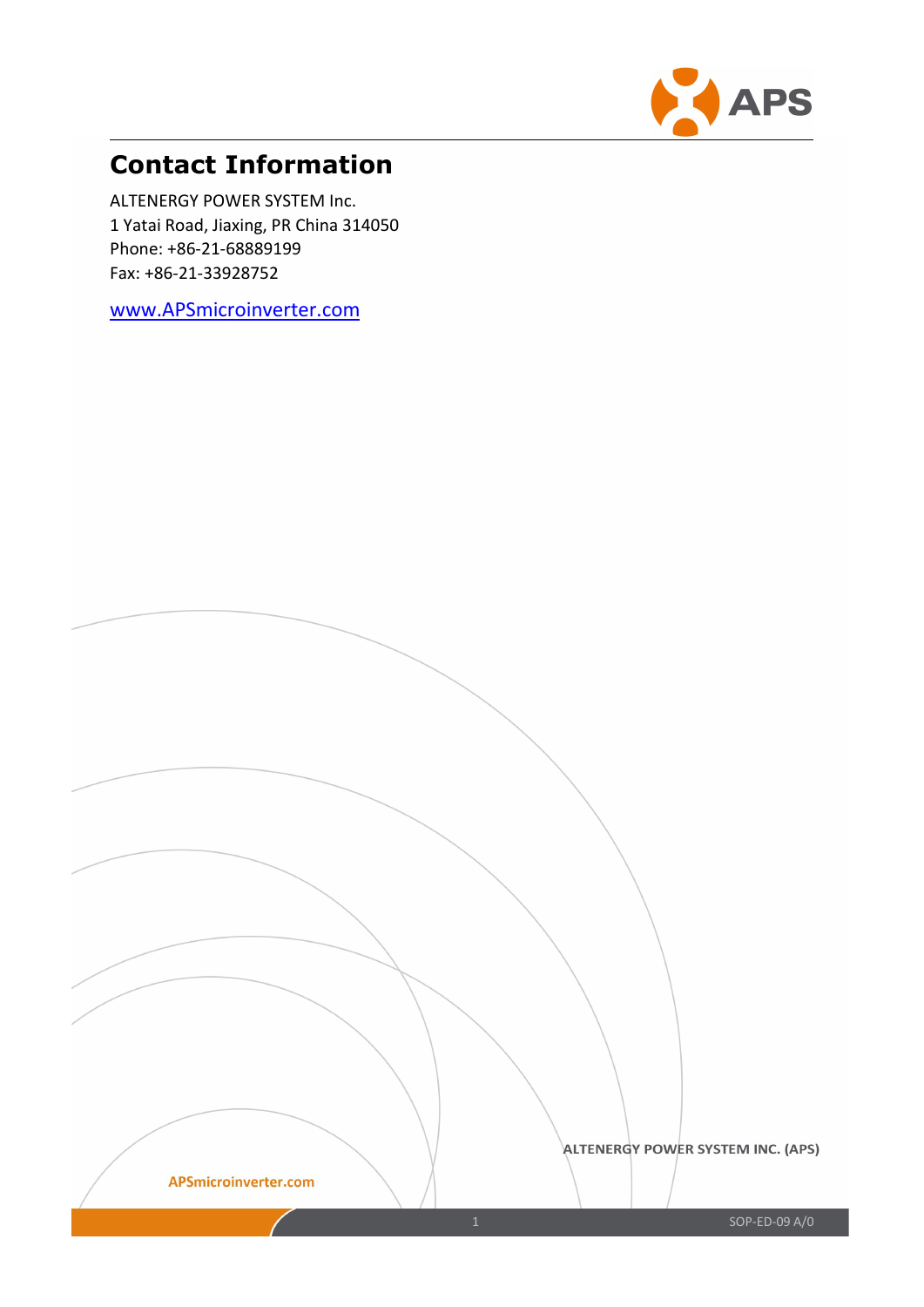

# **Table of Contents**

| Communication Issues between ECU & Microinverters (Power Line Communication) 4                                  |  |
|-----------------------------------------------------------------------------------------------------------------|--|
|                                                                                                                 |  |
|                                                                                                                 |  |
|                                                                                                                 |  |
|                                                                                                                 |  |
|                                                                                                                 |  |
|                                                                                                                 |  |
|                                                                                                                 |  |
|                                                                                                                 |  |
|                                                                                                                 |  |
|                                                                                                                 |  |
| 2. Why is one unit showing OW production when adjacent units are productive? 8                                  |  |
| 3. Why is one YC250 unit or one input of YC500 showing 2W, 3W or 4W production when                             |  |
|                                                                                                                 |  |
| 4. Why are A and B inputs of YC500 showing 2W, 3W or 4W production when adjacent units are                      |  |
|                                                                                                                 |  |
| 5. Why are couples of microinverters showing 2W, 3W or 4W production when adjacent units                        |  |
|                                                                                                                 |  |
| 6. Why are all microinverters in one string showing 2W, 3W or $4W$ production when adjacent                     |  |
|                                                                                                                 |  |
| the contract of the contract of the contract of the contract of the contract of the contract of the contract of |  |

ALTENERGY POWER SYSTEM INC. (APS)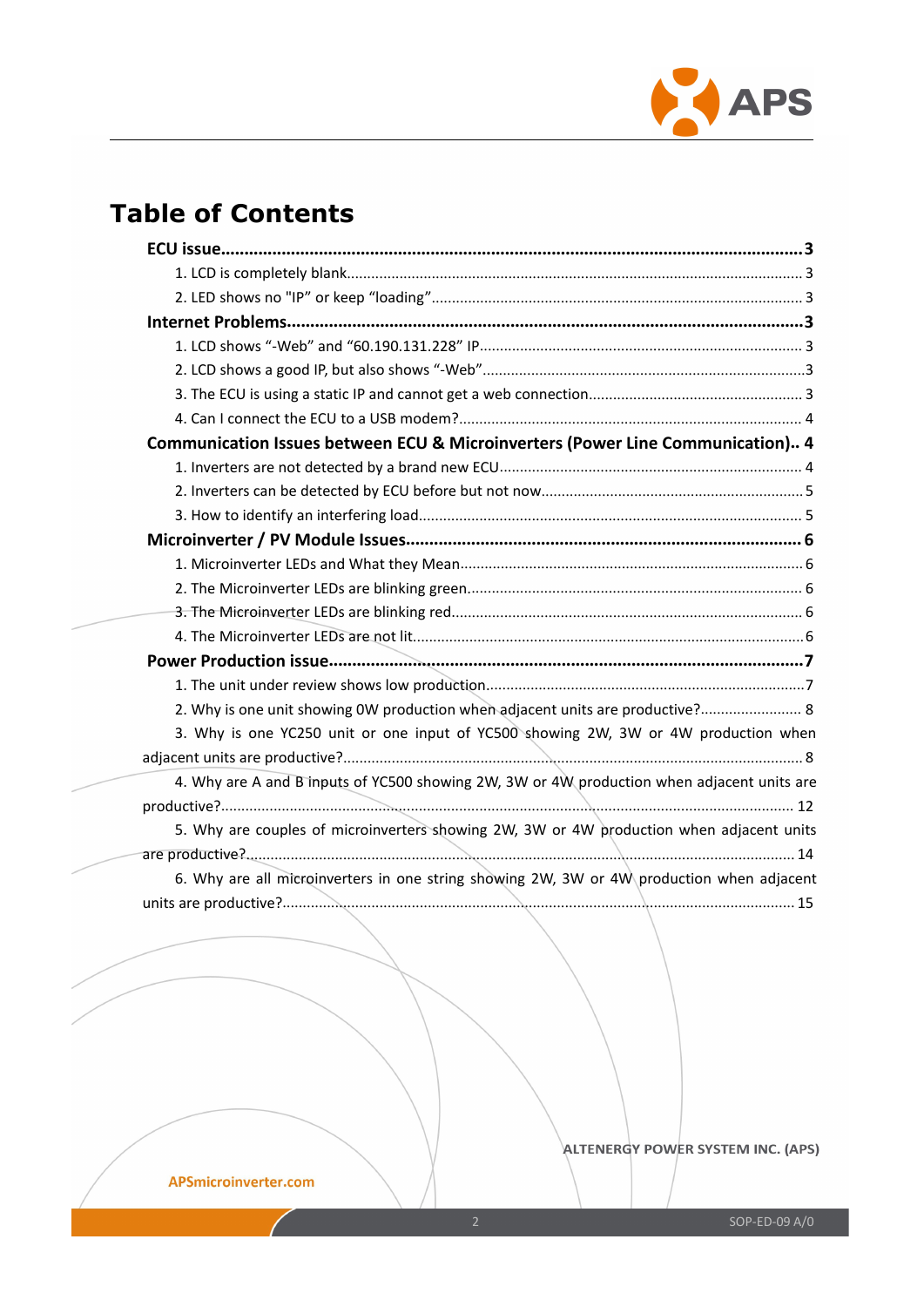

# <span id="page-3-1"></span><span id="page-3-0"></span>**ECU issue**

- **1. LCD is completely blank** ECU might be failed, please contact APS technical support.
- **2. LED shows no "IP"or keep "loading"** Please reset ECU. If the issue continues, please contact APS technical support.

# **Internet Problems**

#### **1. LCD shows "-Web" and "60.190.131.228" IP**

This means that the ECU has no connection to the router and APS EMA website. Troubleshoot as follows:

- 1) Switch off the ECU
- 2) Replug the Ethernet cable to the ECU and a broadband router.
- 3) Switch on the ECU.

If the issue continues, please contact APS technical support.

#### **2. LCD shows a good IP,but also shows "-Web"**

This means that the ECU has no connection to the EMA website. The LCD shows a good IP (something other than 60.190.131.228), but also shows "-Web".

Ensure the router can be connected to the internet and program all inverters UID number into the ECU local interface.

1) The ECU is waiting for a response from EMA, and will likely show "+Web" soon. Wait a few minutes longer.

2)Check that the ECU is connected to a broadband router and not a hub or switch.

# **3. The ECU is using a static IP and cannot get a web connection**

The ECU must be set up to use a static IP ad-dress.

- $\checkmark$  Use the ECU local interface to access to the ADMINISTRATION page.
- $\checkmark$  Click the "Network Connectivity" menu item.

This allows you to see if the ECU is using DHCP or Static-IP, and allows you to change this setting if needed.



**NOTE:**It is better contact IT staffs to work with you for the static IP setting.

#### APSmicroinverter.com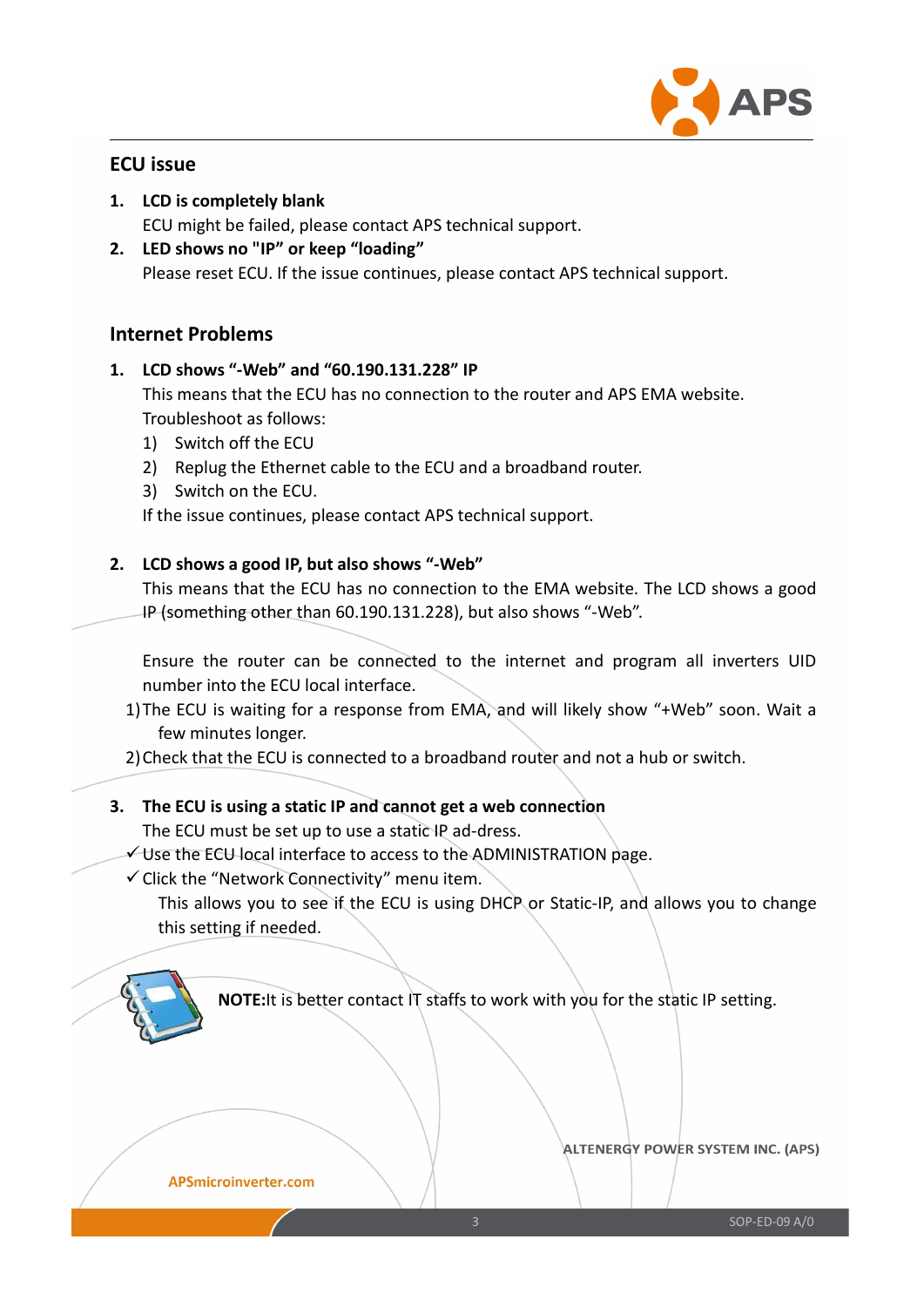

<span id="page-4-1"></span><span id="page-4-0"></span>

| APS |                      |                                  |               |                      | English/Chinese |
|-----|----------------------|----------------------------------|---------------|----------------------|-----------------|
|     | Home                 | Real Time Data                   | Configuration | Administration       |                 |
|     | <b>ID</b> Management | Date.Time.Timezone               | Language      | Network Connectivity |                 |
|     |                      | $\Box$ Use GPRS Module<br>Update |               |                      |                 |
|     |                      | <b>V</b> Use DHCP<br>Update      |               |                      |                 |
|     |                      | IP address for interface 0:      |               |                      |                 |
|     |                      | Netmask:<br>Gateway IP:          |               |                      |                 |
|     |                      | Primary DNS Server:              |               |                      |                 |
|     |                      | Secondary DNS Server:<br>Update  |               |                      |                 |

#### **4. Can I connect the ECU to a USB modem?**

ECU cannot be connected to a USB modem and please connect the ECU to a broadband router with the Ethernet cable.

# **Communication Issues between ECU & Microinverters (Power Line**

### **Communication)**

Power lines at the sites are used for inverters to communicate with ECU. Once ECU received the data from inverters, it can forward the data to the Server and EMA via the internet. Power line communication between the ECU and microinverters is completely separate from the ECU Internet communication. That is what makes the ECU a "gateway device". One side of the ECU communicates with microinverters via the power lines. The other side of the ECU communicates with the Internet using a standard Ethernet/network cable plugged into your broadband router.

#### **1. Inverters are not detected bya brand new ECU**

- 1) Is the system energized?
	- $\checkmark$  Microinverters communicate only when powered by PV modules during daylight hours. Thus, a device scan or communication check is successful only during daylight hours.
		- Check that Solar circuit breakers and Isolators in "ON" position
- 2) Is there an unbroken Neutral line from the load center to the solar array branch circuit? This is required for system communications.
- 3) Is the ECU on the same phase as microinverters? In some instances, Inverters are split into 2 phase to ensure phases balanced. Please plug ECU into an outlet of a circuiton the same phase as one string of inverters.

ALTENERGY POWER SYSTEM INC. (APS)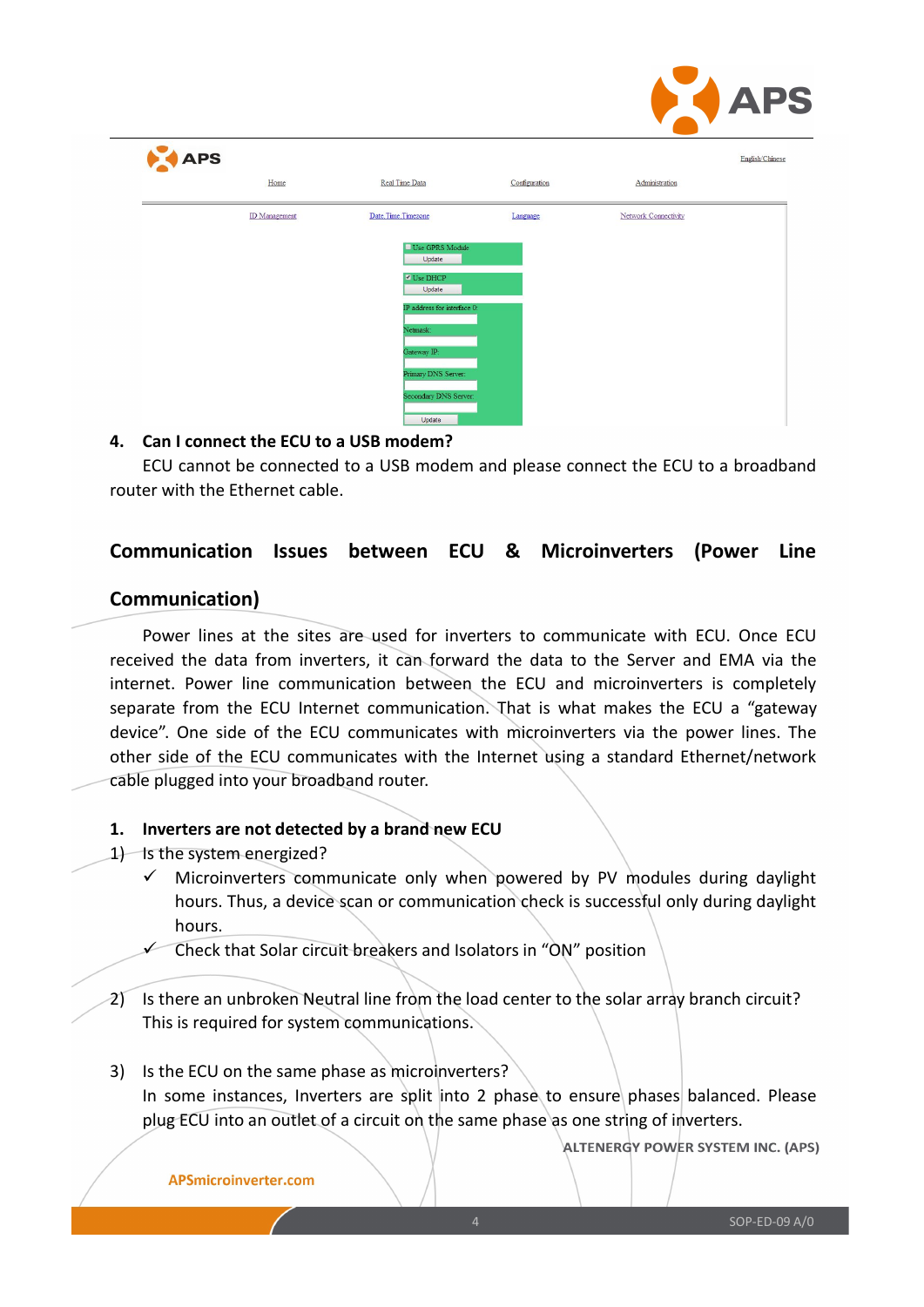

- <span id="page-5-0"></span>4) Is another device causing interference?
	- $\checkmark$  There may be interference on the line from a device at the site. In some instances, we've seen these devices interfere with power line communications:
		- a) power strips and surge protectors on the same circuit
		- b) UPS (Uninterruptible Power Supply) / battery backup units on the same circuit
		- c) home automation/security devices that use power line communication
		- d) battery chargers (cell phone and laptop chargers)
		- e) AC adapters (laptop power cord)
		- f) heavy rotating motors (e.g., fans, refrigerators, freezers, water pumps)
		- g) workshop equipment (e.g., drill press, table saw, wood routers, planers)
	- $\checkmark$  Try unplugging any other device that may be sharing the outlet with the ECU.
	- $\checkmark$  Try relocating ECU to an outlet physically closer to the meter box (load center).

### **2. Inverters can be detected by ECU before but not now**

- 1) Are inverters working properly?
	- $\checkmark$  Check that Solar circuit breakers and Isolators in "ON" position.
	- $\checkmark$  Check that all inverters are flashing green.
- 2) ECU might lose communication with the inverters.
	- $\checkmark$  Reset ECU.
	- $\checkmark$  Switch off ECU and then switch it on.
	- $\checkmark$  Program all inverters' serial numbers into ECU manually.
	- $\checkmark$  If issue continues, please contact APS technical support team.

### **3. How to identify an interfering load**

You have to go through the load center, one circuit breaker at a time, to identify the source of interference. To do this:

- $\checkmark$  Turn off all circuit breakers except those for the PV array and for the ECU.
- $\checkmark$  Check the ECU to see that all microinverters are communicating.
- $\checkmark$  Turn on one additional circuit breaker and wait 10 minutes or so, to see if there is any interference.
- $\checkmark$  If not, turn on another circuit breaker and check again.

Using this method, you should be able to find out which circuit has the interfering load. You can then look at the individual loads on that circuit to see if you can see which device is causing the interference.

APSmicroinverter.com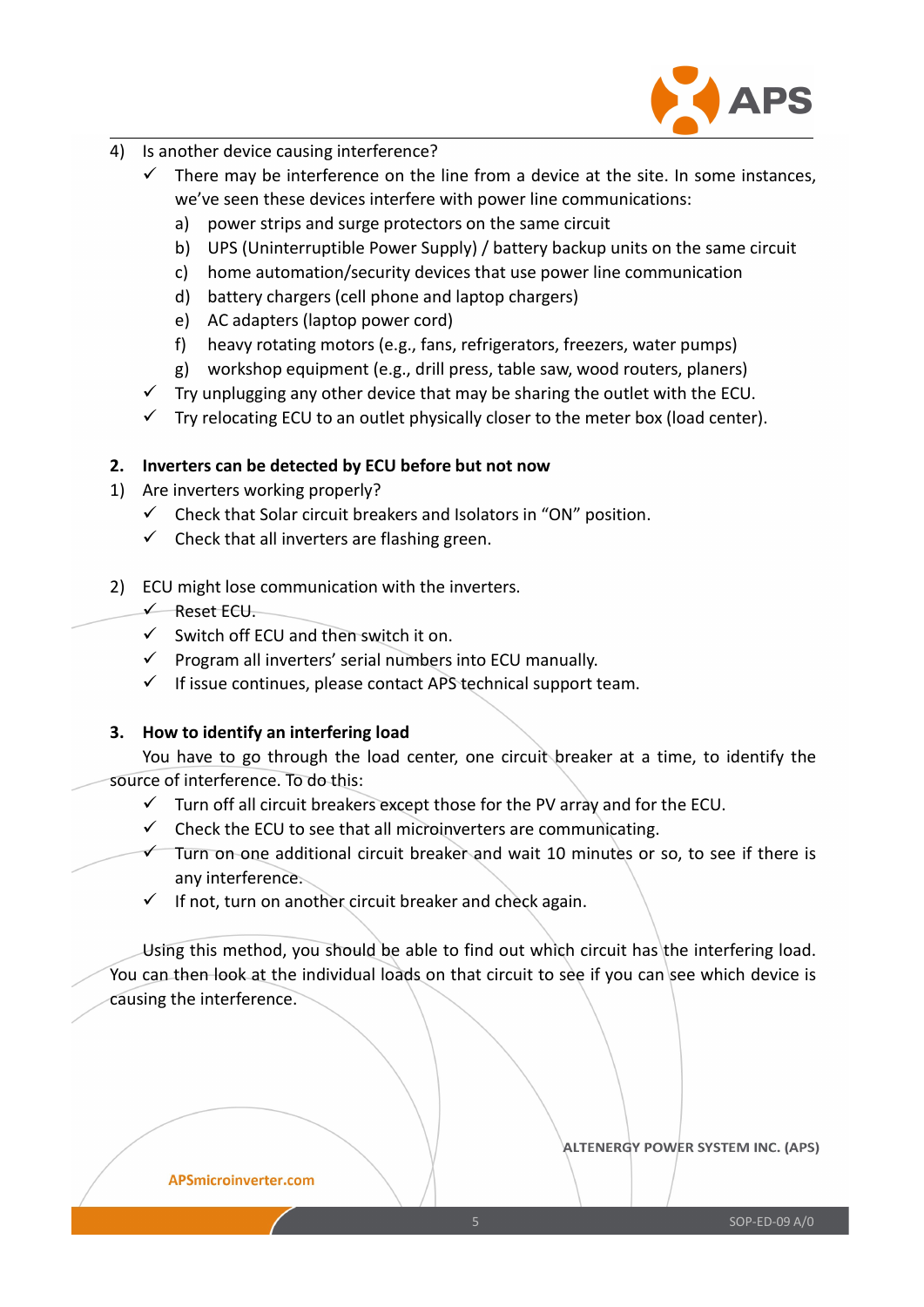

### <span id="page-6-1"></span><span id="page-6-0"></span>**Microinverter / PV Module Issues**

#### **1. Microinverter LEDs and What they Mean**

APS microinverters carry LED indicators, which are LEDs on the edge of APS microinverter YC200, YC250 and YC500.

#### **2. The Microinverter LEDs are blinking green.**

- 1) Slow green blinking lights (10s) indicates the microinverters are producing power as well as communicating with the ECU.
- 2) Fast green blinking lights (2s) indicates the microinverters are producing power, but not communicating with the ECU. If there is an ECU plugged in and operating at the site, this is likely a communications issue. see the "*Communication Issues between ECU & Microinverters (Power Line Communication*)".

#### **3. The Microinverter LEDs are blinking red.**

Red blinking lights indicate that the microinverter is not producing. To determine the problem, perform the following checks.

1) Is the system energized? Are the solar circuit breakers and isolators in the "ON" position?

For the microinverters to produce, the circuit breakers and isolators for the solar have to be in the "ON" position in the electrical load-center.

- 2) If the inverter blinking red is at the end of the string, please troubleshoot as follows:
	- $\checkmark$  Turn off the string isolator
	- $\checkmark$  Check end cap termination
	- $\checkmark$  Disconnect AC connectors and reconnect it.
	- $\checkmark$  Turn on the string isolator and see if the inverter LCD is blinking green.

If issue continues after completing the troubleshooting steps above, please replace this inverter.

3) If an inverter in the middle of the string is blinking red when adjacent inverters are blinking green, please replace the inverter blinking red.

#### **4. The Microinverter LEDs are not lit**

No lights indicate that the microinverter is not receiving power from the PV module.

- 1) Are the PV modules connected to the microinverters? PV modules power the microinverters, and microinverters cannot operate unless powered.
- 2) Check the PV module VOC (Open Circuit Voltage) and reconnect the DC lead of modules and inverters.**ALTENERGY POWER SYSTEM INC. (APS)**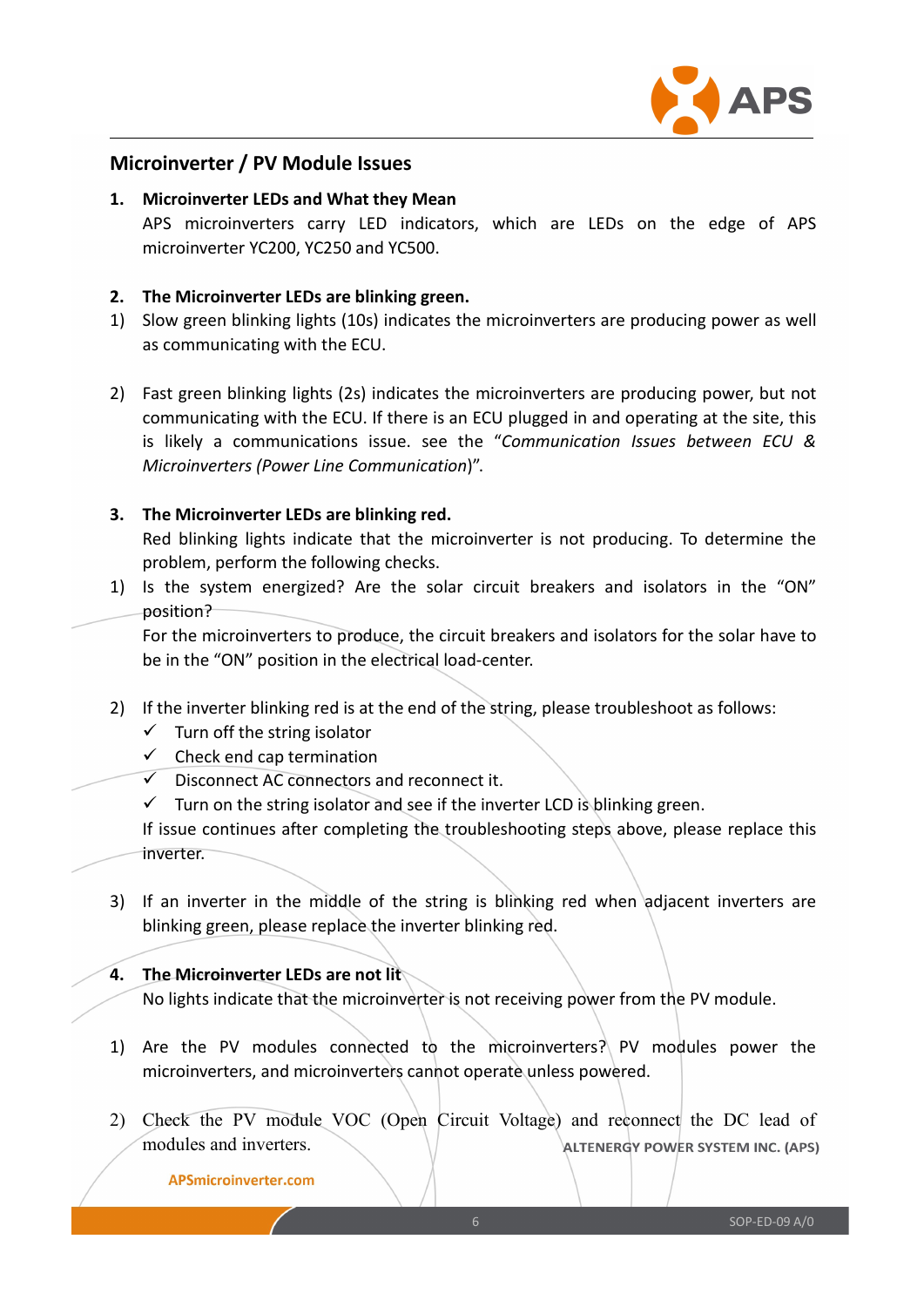

- <span id="page-7-1"></span><span id="page-7-0"></span> $\checkmark$  Use a volt meter to measure the PV modules VOC and ensure module faction well.
- $\checkmark$  Ensure the lead from the PV module is connected to DC lead on the microinverter properly.

If the issue continues after completing the troubleshooting steps above, please replace this inverter.

### **Power Production issue**

- **1. The unit under review shows low production.**
- 1) Has shading been ruled out as a possible cause?
	- $\checkmark$  Please check 7-day system performance. If the periods of low production are fairly consistent and happen at the same time of day, shading is likely the cause. The following EMA screenshot shows an example of a system with shading impacts.



 $\checkmark$  Check DC Measurement in EMA.

You can use EMA to gain a more detailed analysis of the problem. The DC measurements taken by the microinverter and viewable in EMA arekey to identifying root cause of the problem. To view the DC measurements, click "Performance graph" in EMA.

If the DC voltage is always lower than 30V, the module might be failed. Please let an electrician measure the VOC of the module to identify if module is faulty. The following EMA screenshot shows an example with a faulty module.

| l :70 :              | $+ + + +$<br>106<br> | $+ + + +$<br>308 | $+ + + +$<br>109.<br>$+ + + +$ | $+ + + +$<br>308 | $+ + + +$<br><b>EXXX</b> | $+ + + +$<br>309 | $+ + + +$<br>aaa: | $- + + + +$<br>109.<br>. | $+ + + +$<br>  3301  <br>$\cdots$        | $+ + + +$<br>1330.<br>$\cdots$ | $***$<br>1330.<br>$\cdots$ |
|----------------------|----------------------|------------------|--------------------------------|------------------|--------------------------|------------------|-------------------|--------------------------|------------------------------------------|--------------------------------|----------------------------|
|                      |                      |                  |                                |                  |                          |                  |                   |                          |                                          |                                |                            |
| APSmicroinverter.com |                      |                  |                                |                  |                          |                  |                   |                          | <b>ALTENERGY POWER SYSTEM INC. (APS)</b> |                                |                            |
|                      |                      |                  |                                |                  |                          |                  |                   |                          |                                          |                                | SOP-ED-09 A/0              |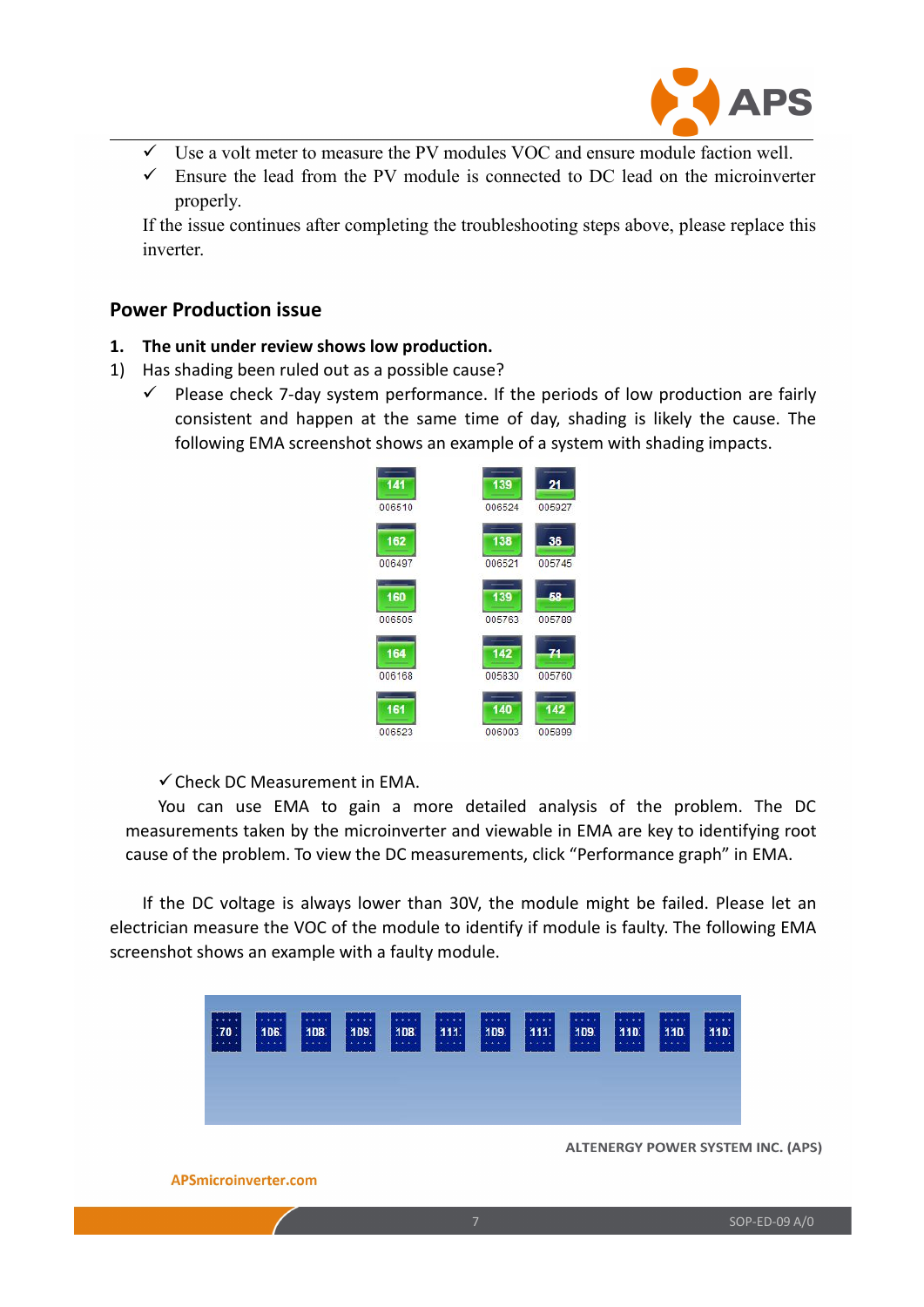

<span id="page-8-0"></span>

**2. Why is one unit showing 0W production when adjacent units are productive?**

| 178    | 75     | 176    | 178    | 180    | 75     | 181    | 173    | 75     |        |
|--------|--------|--------|--------|--------|--------|--------|--------|--------|--------|
| 004989 | 004943 | 005267 | 005188 | 005107 | 005380 | 005023 | 005198 | 005243 | 005292 |
| 178    | 75     | 184    | 181    | 181    | 84     | 179    | 0      | 181    |        |
| 005350 | 005218 | 005069 | 005091 | 005217 | 004923 | 005066 | 005094 | 004964 | 005207 |

- 1) Is an incorrect inverter serial number programmed into ECU manually? If the unit showing 0W production since installation, this may be that a wrong serial number was programmed into ECU manually, so please check it on ECU local interface.
- 2) ECU might stop to search the inverter because of the interference. Please delete the inverter' serial number in ECU and reprogram it into ECU via ECU local interface page. To program a serial number into ECU, please see the steps below:

 $\checkmark$  Type the IP address such as 192.168.1.3 on ECU display into the browser of a computer and open the ECU local interface.

- $\checkmark$  Click "administration" and "ID management" and delete or input a serial number.
- 3) Alternatively the inverter might not produce because of an inverter failure, especially the inverter always reported to EMA but stopped reporting and showing 0W. Please contact APS technical support for further analysis and support.
	- **3. Why is one YC250 unit or one input ofYC500 showing 2W, 3W or 4W production when adjacent units are productive?**

| 185. | 187. | 185. | 182  | 182 |      |
|------|------|------|------|-----|------|
| 191. | 191. | 185. | 186. | 184 | 183. |

**ALTENERGY POWER SYSTEM INC. (APS)** 

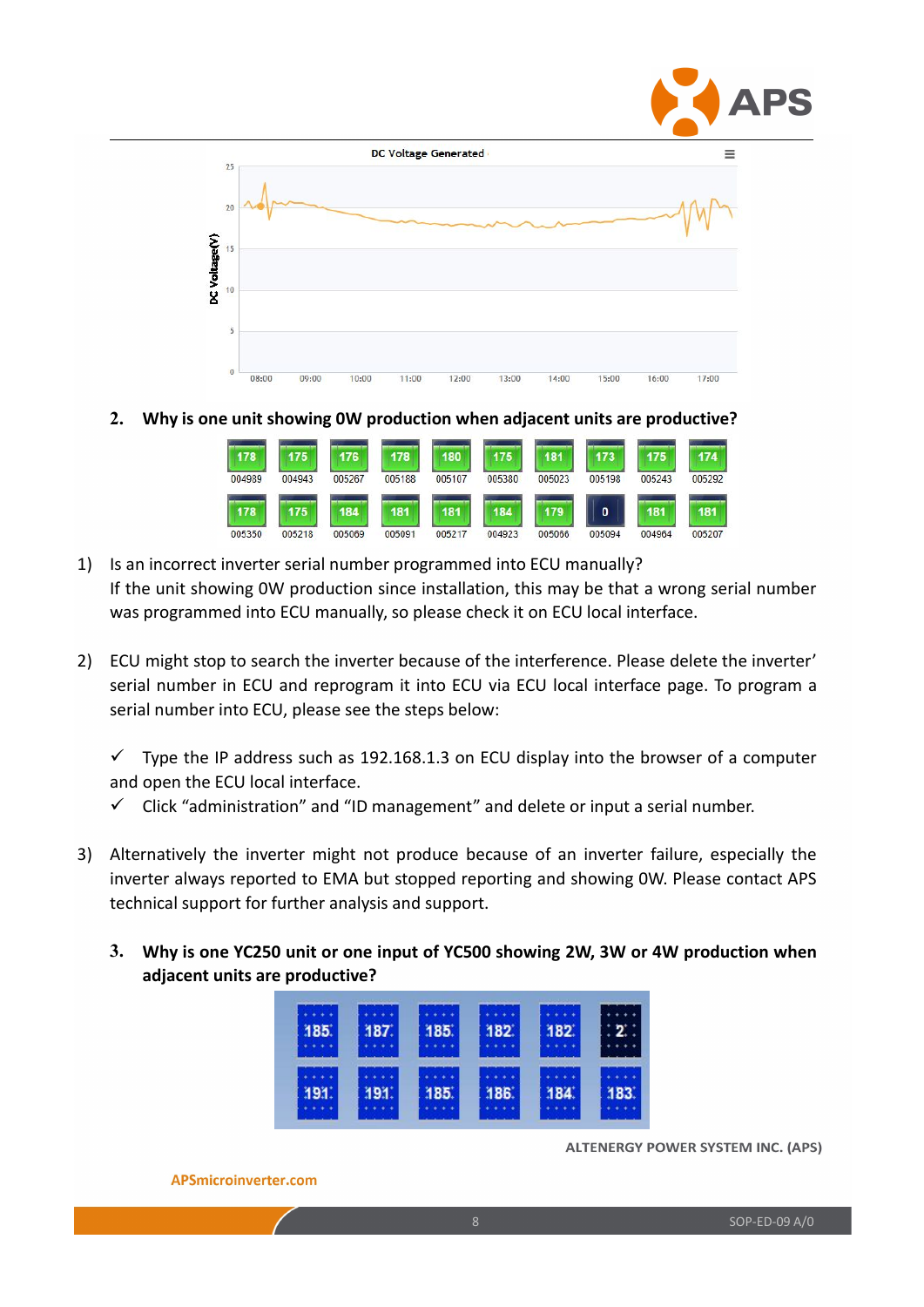

## Check DC &AC Measurement in EMA

1) If Vdc is around 30V and Vac and frequency is normal while Idc is almost 0A, inverter might be failed. The following EMA screenshot shows an example of a faulty inverter.



#### **ALTENERGY POWER SYSTEM INC. (APS)**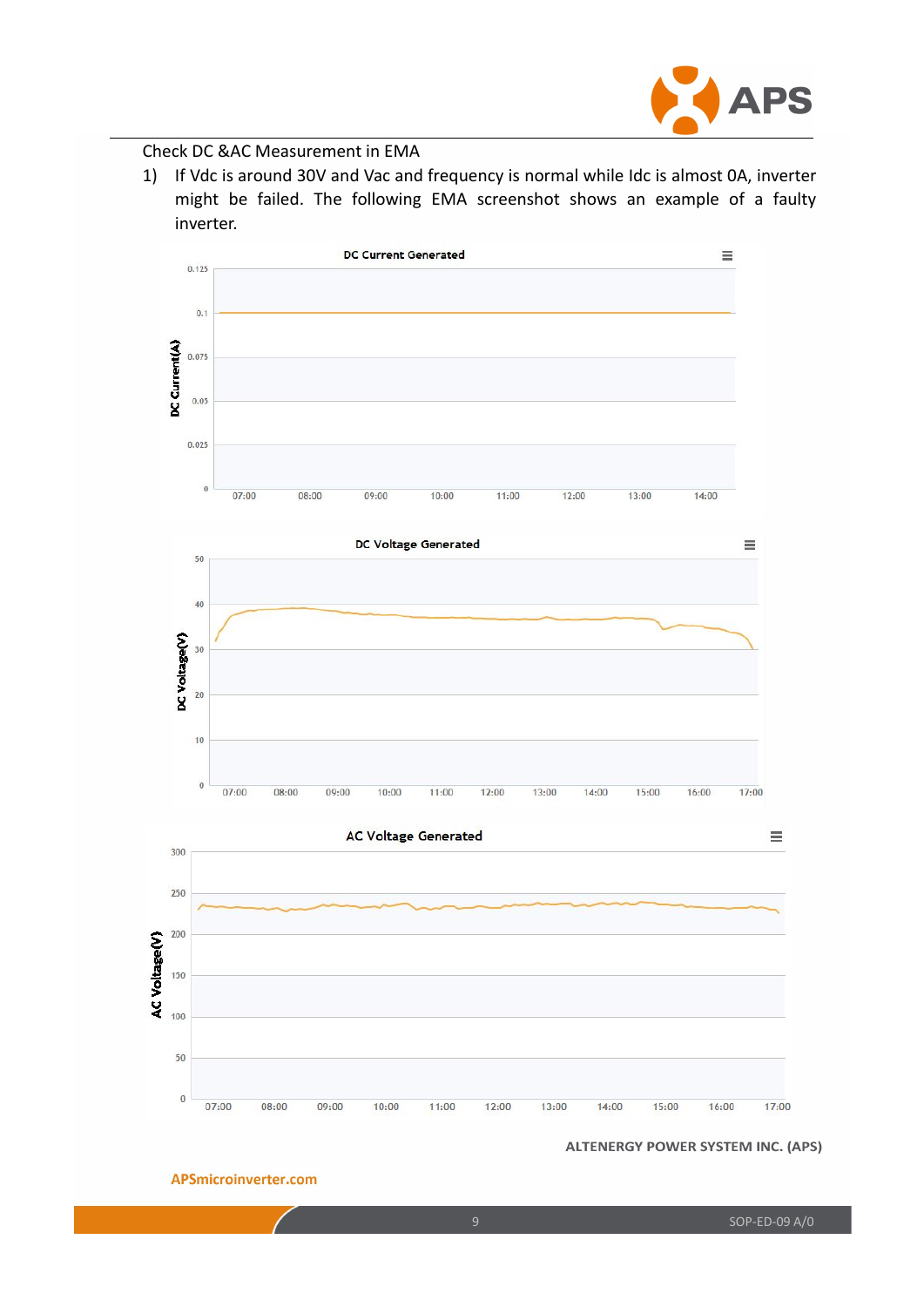

2) If Vdc of the YC250 unit is around 30V while Vac is abnormal. This indicates the inverter is disconnected from the grid and loose AC plug connection or faulty AC connectors might be the cause.





**ALTENERGY POWER SYSTEM INC. (APS)**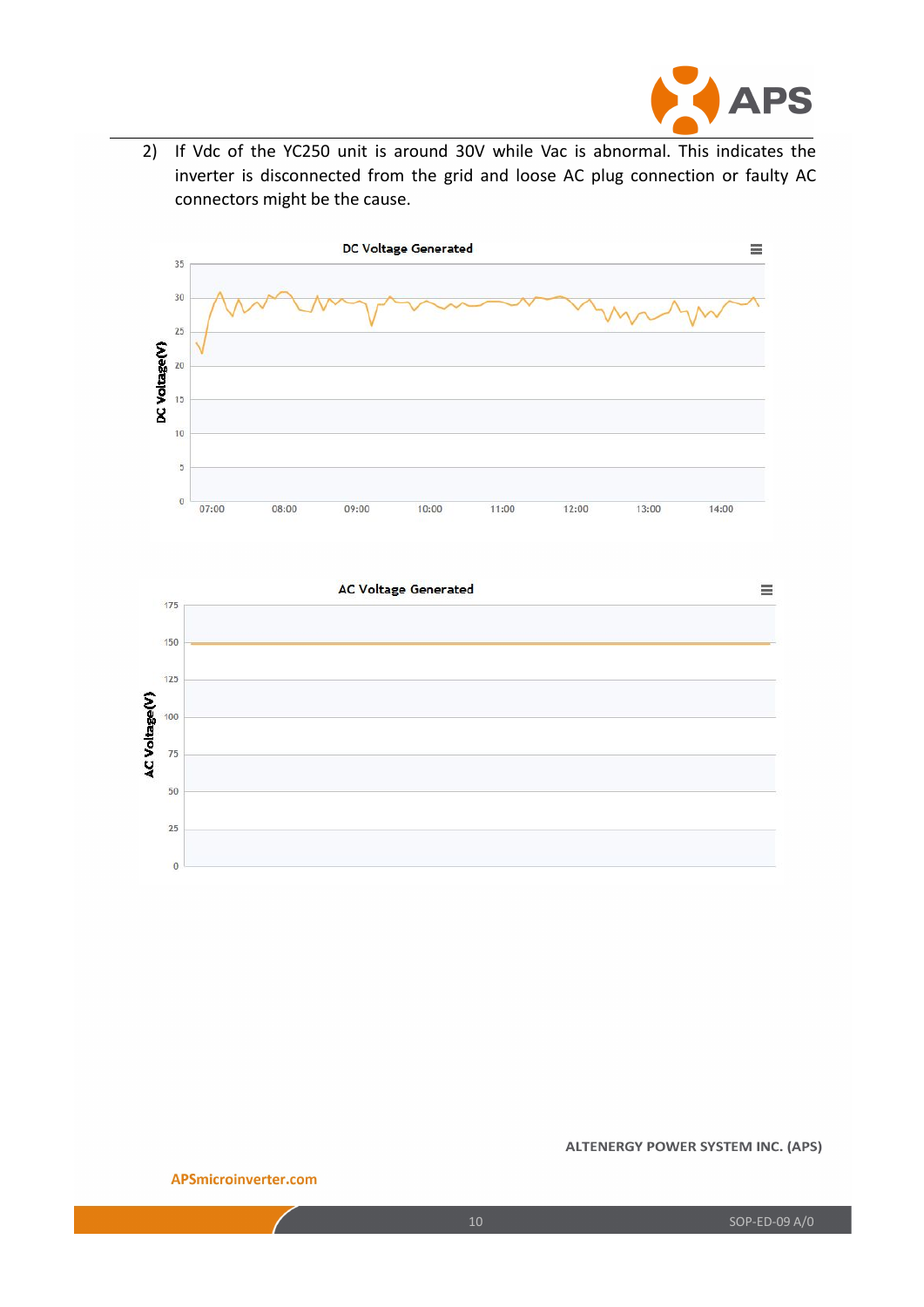

3) If Vdc is around 20V or lower than 20V while Vac is normal, the module might be faulty.



4) If Voc is almost 0 V while there is Idc reading, the module may be the cause, so please measure the open-circuit voltage (VOC) of the module first. Alternatively, inverter is failed, so please contact APS technical support. See the screenshot below.

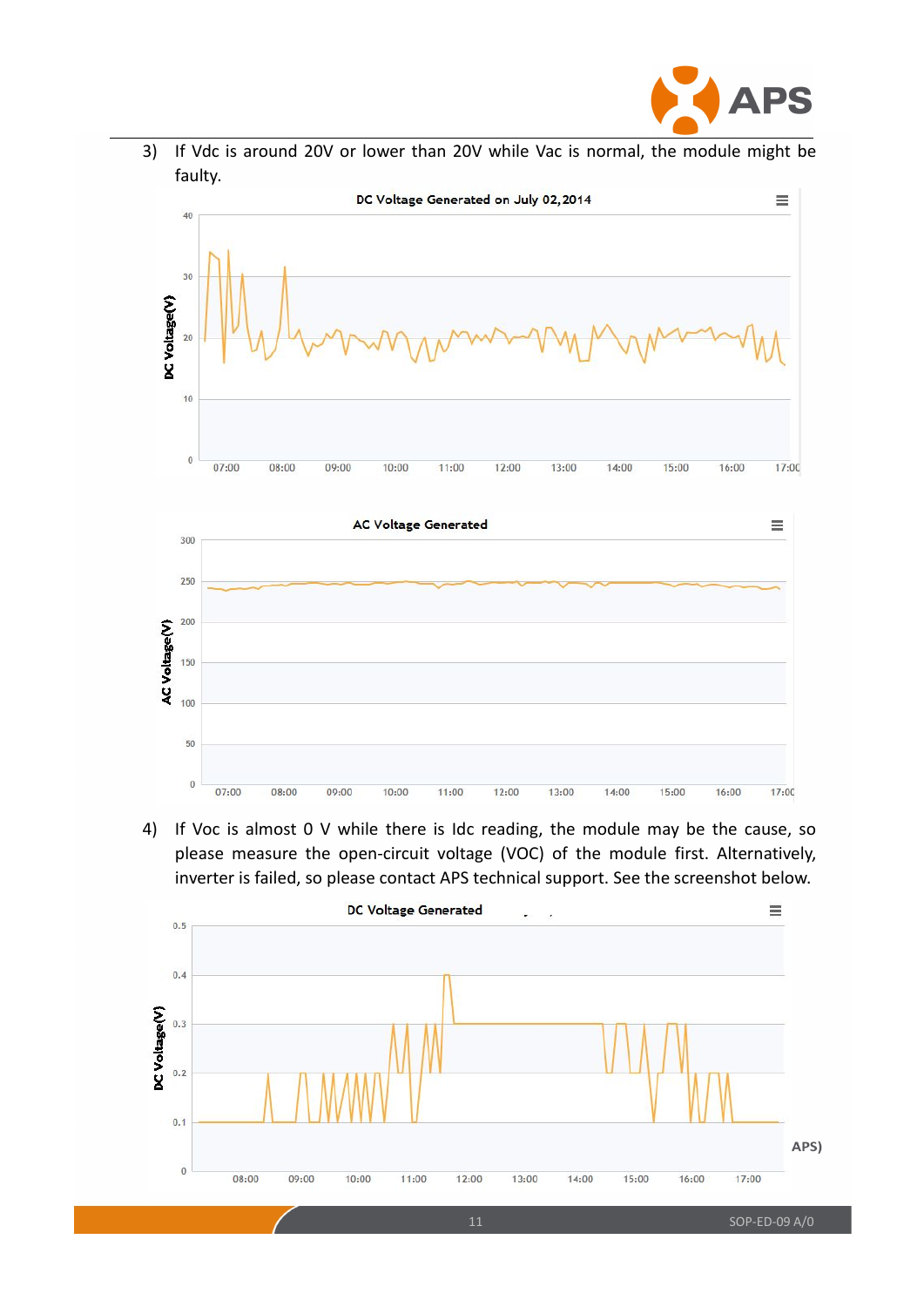

<span id="page-12-0"></span>

**4. Why are A and B inputs of YC500 showing 2W, 3W or 4W production when adjacent units are productive?**

|  | 103 | 109. | 112<br><b><i><u>START AND THE START OF THE START OF THE START OF THE START OF THE START OF THE START OF THE START OF THE START OF THE START OF THE START OF THE START OF THE START OF THE START OF THE START OF THE START OF THE START OF T</u></i></b> | 332 | 123. |  |
|--|-----|------|---------------------------------------------------------------------------------------------------------------------------------------------------------------------------------------------------------------------------------------------------------|-----|------|--|
|  |     |      |                                                                                                                                                                                                                                                         |     |      |  |

1) Vdc is around 30V while Vac is abnormal. This indicates the inverter is disconnected from the grid. Alternatively, loose AC plug connection between inverters might be the cause, see the troubleshooting below:

- $\checkmark$  Switch off the string isolator
- $\checkmark$  Disconnect the AC connector of the inverter and reconnect properly
- $\checkmark$  Switch on the string isolator and wait for 2 minutes.

If issue continues after completing the troubleshooting steps above, please replace this inverter.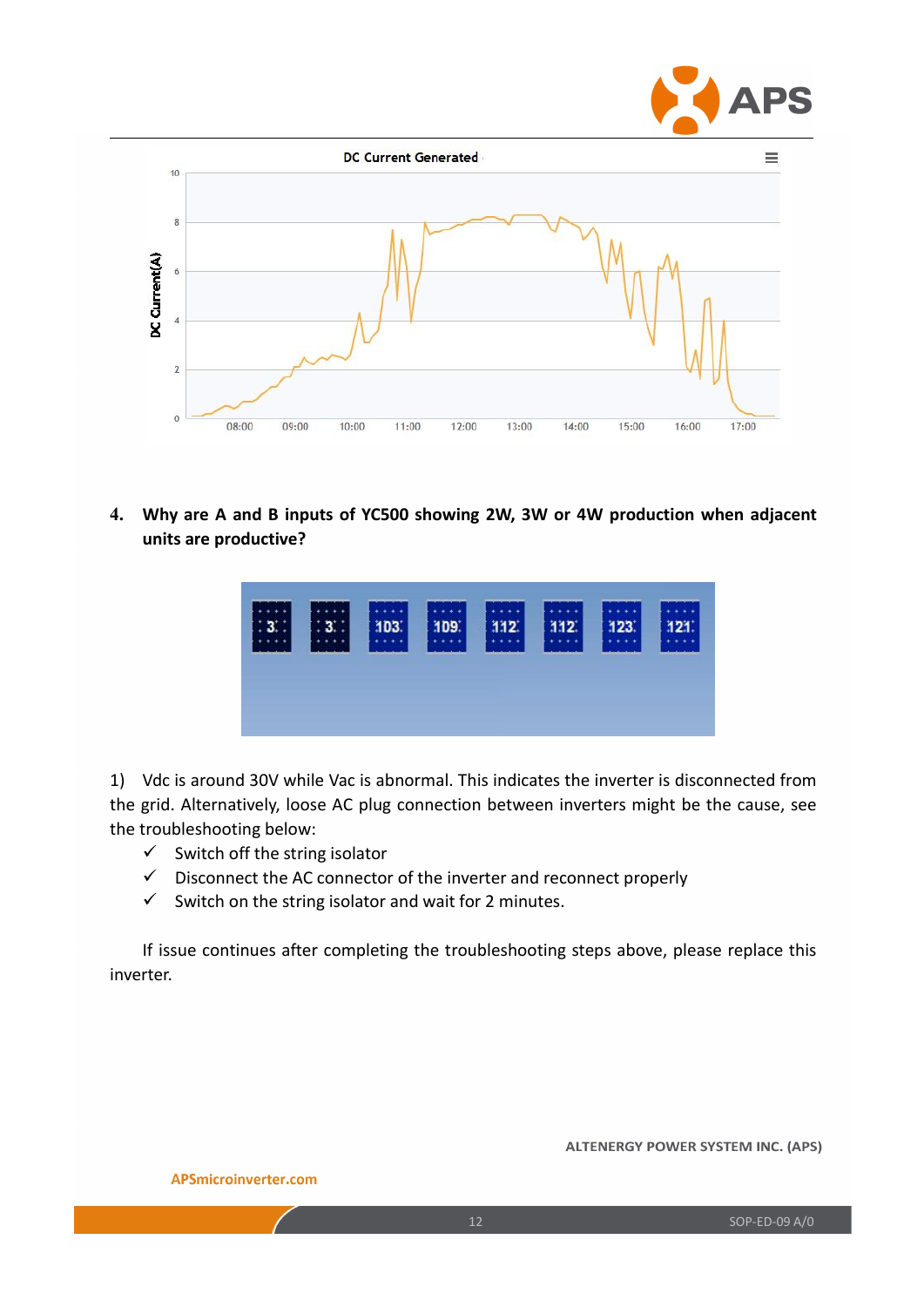

2) Vdc is around 30V and Vac is normal while Idc is almost Zero.This indicates the inverter is fault, so please replace it.



APSmicroinverter.com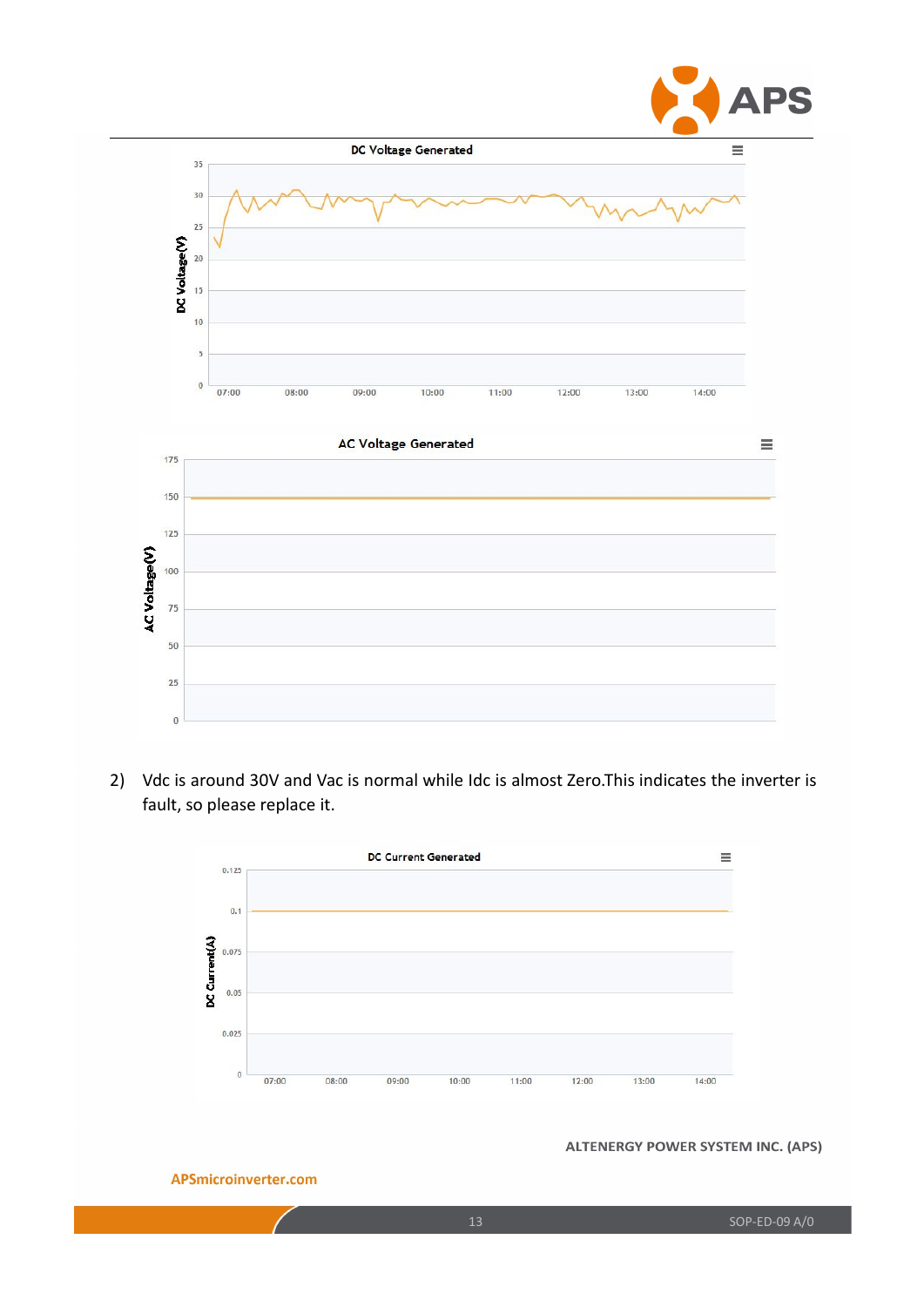

<span id="page-14-0"></span>

**5. Why are couples of microinverters showing 2W, 3W or 4W production when adjacent units are productive?**

|                                                                                                                                         |                   | 167. |
|-----------------------------------------------------------------------------------------------------------------------------------------|-------------------|------|
| $+ + + +$<br>$+ + + +$<br>$+ + + +$<br>$+ + + +$<br>: 3: 3<br>:4:<br>34.1<br>:3:<br>:3:<br>:3:1<br>169<br>162<br>$+ + + +$<br>$+ + + +$ | 167.<br>$+ + + +$ | 168. |

Check AC Measurement in EMA of these units and Vac should be always abnormal like the screenshot below. This indicates that these 3 inverters is disconnect from the grid. Loose AC plug connection or faulty AC connectors might be the cause. Please check the AC plug connection on the roof.

**ALTENERGY POWER SYSTEM INC. (APS)**